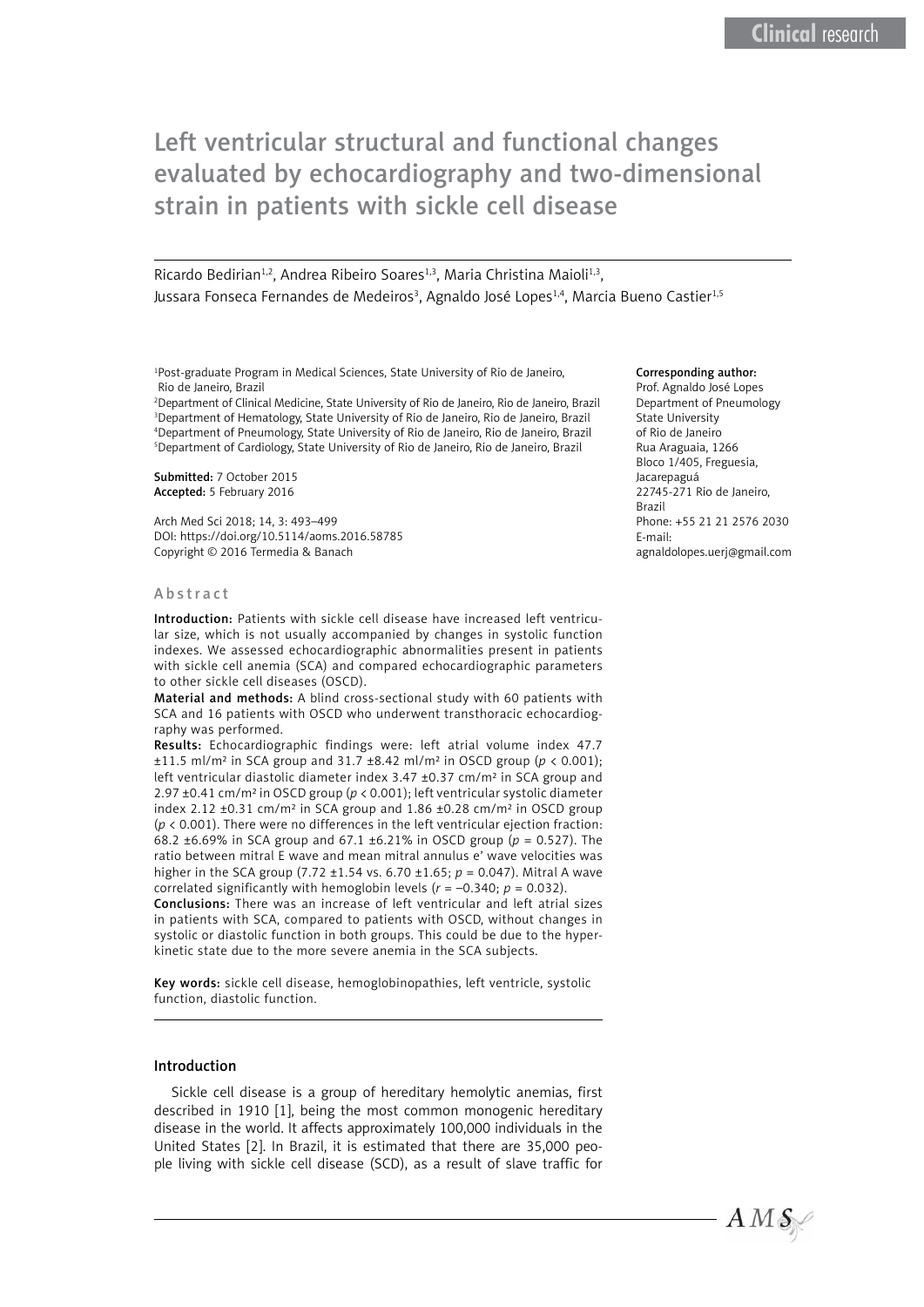more than three hundred years [3]. Individuals who are homozygous for the hemoglobin S gene develop sickle cell anemia (SCA). When they are heterozygous for two hemoglobinopathies, they develop other sickle cell diseases (OSCD). Cardiac abnormalities are described in SCA, the most common being those related to pulmonary arterial hypertension and consequent right chamber overload [4]. There are also changes in left cavities, with increased left ventricular diameters [5–7]. These findings usually are not accompanied by systolic function changes [8, 9]. The prevalence of left ventricle dysfunction in these patients is not estimated by large scale studies [5–9].

Left ventricular (LV) systolic dysfunction has been reported in older patients with SCA and is a poor prognostic indicator [9, 10]. Pathophysiology of myocardial dysfunction is uncertain and appears to be multifactorial, involving not only a chronic hyperkinetic state, but also specific changes related to hemoglobinopathies [8]. In addition to a reduced amount of hemoglobin, another important element in the pathophysiology of SCA is changes in hemoglobin properties in deoxygenation conditions, which lead to red blood cell shape change and consequent microcirculation obstruction by sickle-shaped red blood cells, as well as interaction with leukocytes leading to local inflammation [9]. An intrinsic cardiomyopathy is also involved, even in non-anemic patients [11]. Myocardial ischemia or infarction, arrhythmia and sudden death are also described in these patients [12, 13].

New echocardiographic methods have been evaluated [14, 15]. Two-dimensional (2D) systolic strain, recently described in patients 18–40 years of age, did not show changes in this population [16]. There are controversial speckle tracking studies in this area, showing abnormalities in children of Tanzania [17], and no changes in another study with adults [18]. Diastolic function may be impaired early and can even be detected in children [9]. Diastolic dysfunction implies poor prognosis, especially when associated with pulmonary hypertension [8, 9, 19]. It may also be a predictor of future systolic dysfunction [20].

The aim of this study was to investigate echocardiographic abnormalities, including two-dimensional strain evaluation, in patients with SCA and compare them to data from patients with OSCD.

#### Material and methods

The study included 76 outpatients of both genders, with sickle cell disease, aged from 18 to 40 years, who attended at the Department of Hematology of Pedro Ernesto University Hospital of the State University of Rio de Janeiro. Sixty patients were homozygous with SCA and 16 doubly heterozygous, with OSCD (14 patients HbSC and 2 patients HbSD). Exclusion criteria were recent history (less than 3 months) of blood transfusion and painful crisis, report or evidence of hypertension, cardiac arrhythmias, irregular heart rate, moderate or severe valve disease, coronary artery disease, cardiomyopathy, pericarditis, myocarditis or HIV infection.

All of the patients provided signed informed consent and study clarification forms before the study began. This study was approved by the Research Ethics Committee of the Pedro Ernesto University Hospital, under number 231.033, and was conducted in accordance with principles outlined in the Declaration of Helsinki. There is no external source of funding and none of the authors has any conflict of interest to declare.

Clinical evaluation and laboratory tests included measurement of weight and height, and tests for hemoglobin concentration. Transthoracic Doppler echocardiography was performed by the same examiner, using the iE33 system (Philips Medical Systems, MA, USA). Images were stored in digital media and reviewed by a second examiner, both unaware of the patients' group.

M-mode measurements were performed according to the American Society of Echocardiography recommendations [21]. LV mass was calculated by the Devereux method. Cavity dimensions and mass were indexed by body surface area calculated by the Dubois formula [21]. Two-dimensional parameters were left ventricle systolic and diastolic volumes and ejection fraction by modified Simpson method, right ventricle (RV) systolic and diastolic areas and systolic fractional shortening area, right atrium (RA) systolic area and volume and LA systolic volume by area-length method, LV outflow tract diameter, RV free wall thickness, and LV systolic strain [21, 22].

Left ventricular diastolic function was assessed by pulsed Doppler of the mitral inflow and by tissue Doppler obtained at the lateral and medial border of the mitral and tricuspid annulus in the apical four-chamber view [23]. E and A waves velocities, E/A ratio, isovolumetric relaxation time (IVRT) and deceleration time of early LV filling (DTE) in mitral flow were recorded. For right ventricular function, E and A wave velocities from tricuspid flow, right and left outflow tract velocities and integral (TVI) were recorded [24].

To estimate pulmonary artery systolic pressure (PASP), pulmonary flow acceleration time and tricuspid regurgitation jet velocity were used [21–25]. In order to evaluate RV function, S' peak velocity and the RV myocardial performance index (Tei index) were calculated from the tricuspid annulus tissue Doppler image (TDI); moreover, the tricuspid annulus peak systolic excursion (TAPSE) was also measured [26].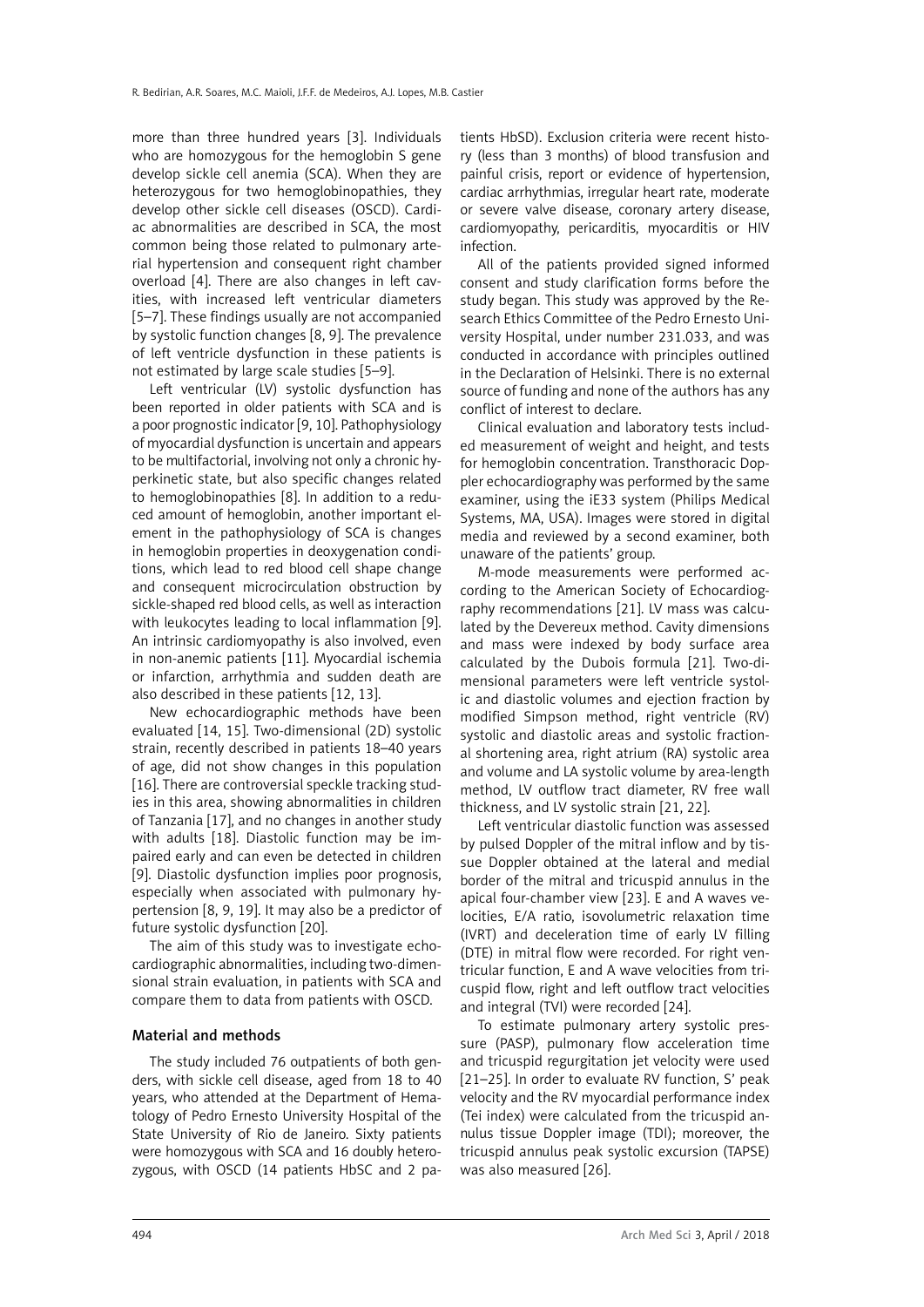Forty-two patients of our sample were also evaluated with 2D Strain, in which images of the LV in apical four-, two- and three-chamber views were obtained and made suitable for analysis. The left ventricle was divided into 18 segments and 2D LV longitudinal strain was obtained for each segment using a software package (QLAB, Phillips, USA). Longitudinal strain was assessed in all six LV walls in the three apical views, and the average value of each wall on each view and the global strain value were used for comparisons with the controls [16, 27–29].

## Statistical analysis

It was a blinded cross-sectional study, with comparison between SCA and OSCD patients. Statistical analysis was performed with SPSS 18.0 software (IBM, Chicago, IL, USA). Continuous variables were compared between groups (SCA and OSCD) by Student's *t* test. Pearson's correlation coefficients (*r*) were calculated to investigate the association between hemoglobin levels and echocardiographic parameters. *P-*values less than 0.05 were considered significant. The results were expressed as mean ± SD or absolute number (%).

## Results

Patients in the SCA group presented significantly lower levels of hemoglobin than the OSCD group (8.45 ±1.49 g/dl in SCA group vs. 11.41  $\pm 0.81$  g/dl in OSCD group;  $p < 0.001$ ) and higher heart rate (78  $\pm$ 12 bpm in SCA group vs. 70  $\pm$ 13 bpm in OSCD group;  $p = 0.049$ ). Median age and body surface area were similar between groups. Forty-six (60.5%) patients were treated with hydroxyurea (44 SCA patients and 2 OSCD patients). Moreover, 5 (6.58%) patients were treated with an antihypertensive (angiotensin-converting enzyme inhibitor), all from the SCA group. Clinical parameters are presented in Table I.

Echocardiographic parameters obtained by M-mode and two-dimensional echocardiography

(Table II) showed significant enlargement of left cavity dimensions in SCA patients, but no change in ejection fraction obtained either by Teichholz or Simpson methods. LV and RV systolic function data were normal in all patients.

Diastolic function evaluated by E/A ratio, IVRT and DTE was normal in all patients; however, when evaluated by E/e' ratio it was abnormal (> 8) [24] in 35% of SCA patients and 6.3% of OSCD patients ( $p = 0.002$ ) (Table III). The E/e' was higher in the SCA group (7.72 ±1.54 in SCA group vs. 6.70 ±1.65 in OSCD group; *p* = 0.047). E and A wave velocities were greater in the SCA group (Table III). Changes in right cavity flow were detected with higher systolic blood pressure values of pulmonary artery and tricuspid regurgitant jet velocity in the SCA group. The S' wave tissue Doppler velocity at the tricuspid annulus was significantly higher in the SCA group. The cardiac index calculated from the LV outflow tract was significantly higher in the SCA group (4.01 ±1.10 l/min/ m² in SCA group vs. 2.96 ±0.59 l/min/m² in OSCD group; *p* < 0.001).

There were no differences between groups in two-dimensional LV strain values evaluation, as shown in Table IV. Assuming as a normal range value less than –18.9 [22], we found no differences between groups comparing the frequency of abnormal LV strain results.

Significant correlations were detected between hemoglobin levels and left ventricular diameters and mass indexes, left atrial volume index and mitral A wave velocity. Table V shows correlations between hemoglobin levels and echocardiography parameters.

## Discussion

Cardiac abnormalities in patients with sickle cell anemia have been previously described [30–33]. Adaption to anemia states, where oxygen-carrying capacity to tissues is reduced, involves a rise in cardiac output. This was corrob-

| Parameter             | <b>SCA</b><br>$(n = 60)$ | <b>OSCD</b><br>$(n = 16)$ | P-value |
|-----------------------|--------------------------|---------------------------|---------|
| Age [years]           | $26 + 8$                 | $25 + 6$                  | 0.658   |
| Male gender           | 27 (45%)                 | 7(43.8%)                  | 0.931   |
| Afrodescendant        | 60 (100%)                | 14 (100%)                 | 1.000   |
| BSA [m <sup>2</sup> ] | $1.66 \pm 0.16$          | $1.72 \pm 0.22$           | 0.338   |
| Hemoglobin [g/dl]     | $8.45 \pm 1.49$          | $11.42 \pm 0.81$          | & 0.001 |
| HR[bpm]               | $77 + 12$                | $70 + 13$                 | 0.049   |
| SBP [mm Hg]           | $121.1 \pm 12.2$         | $116.0 \pm 7.61$          | 0.114   |
| DBP [mm Hg]           | $76.5 \pm 11.7$          | $72.1 \pm 9.10$           | 0.204   |

*Values are expressed as means ± SD or number (%). BSA – body surface area, HR – heart rate, bpm – beats per minute, SBP – systolic blood pressure, DBP – diastolic blood pressure.*

Table I. Clinical characteristics of the groups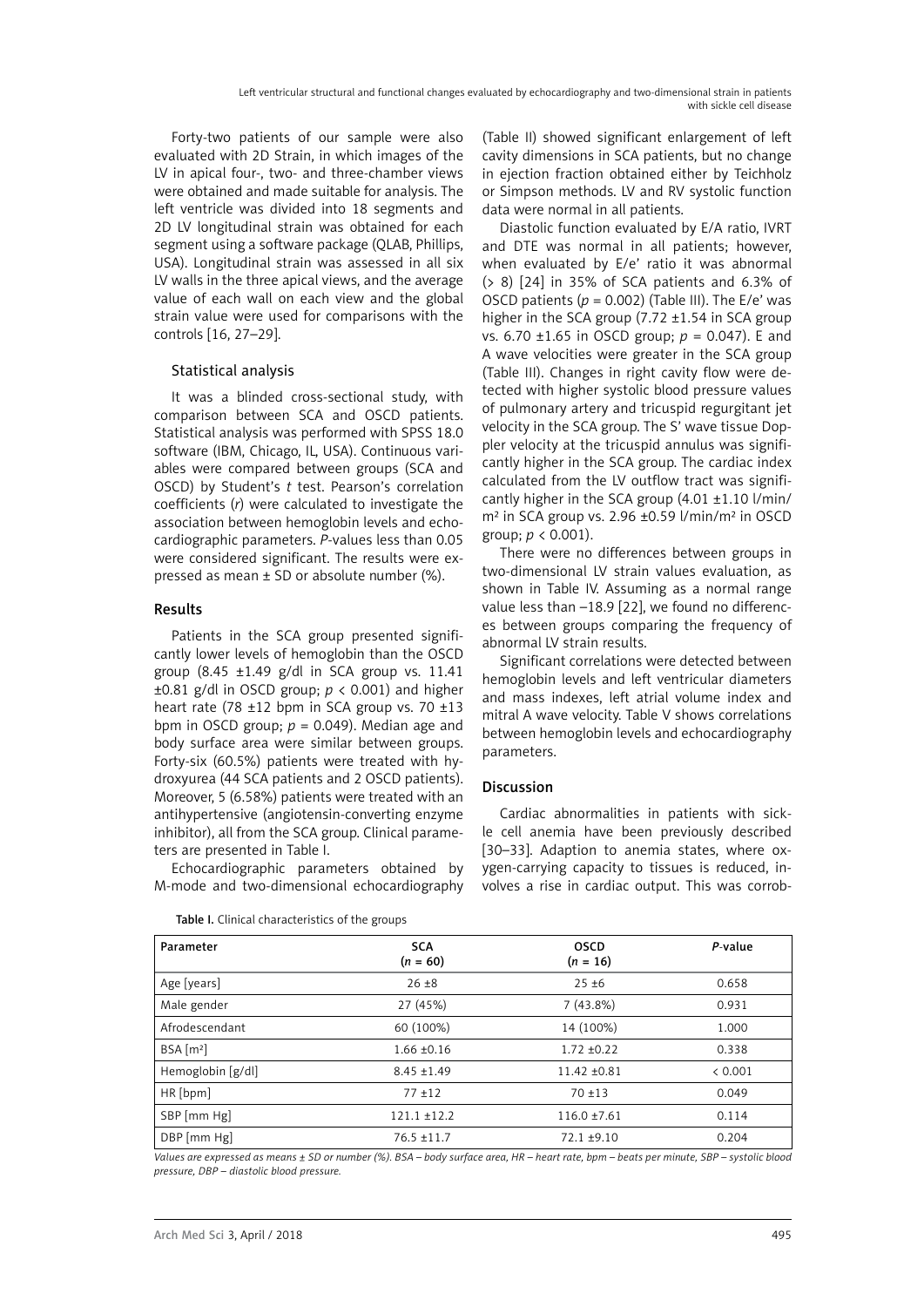R. Bedirian, A.R. Soares, M.C. Maioli, J.F.F. de Medeiros, A.J. Lopes, M.B. Castier

| Parameter                               | <b>SCA</b><br>$(n = 60)$ | <b>OSCD</b><br>$(n = 16)$ | $P$ -value |
|-----------------------------------------|--------------------------|---------------------------|------------|
| LAi $\lceil$ cm/m <sup>2</sup> $\rceil$ | $2.58 + 0.32$            | $2.25 \pm 0.28$           | < 0.001    |
| LAVi $[ml/m^2]$                         | $47.7 \pm 11.5$          | $31.7 + 8.42$             | < 0.001    |
| LVDDi [cm/m <sup>2</sup> ]              | $3.47 + 0.37$            | $2.97 + 0.41$             | < 0.001    |
| $LVSDi$ [cm/m <sup>2</sup> ]            | $2.12 \pm 0.31$          | $1.86 \pm 0.28$           | < 0.001    |
| LVDVi $\left[\frac{m}{m^2}\right]$      | $77.9 + 17.2$            | $60.7 + 15.4$             | 0.001      |
| $LVSVi$ [ml/m <sup>2</sup> ]            | $31.6 \pm 7.70$          | $24.1 \pm 6.60$           | 0.001      |
| FE Teicholz (%)                         | $68.2 \pm 6.69$          | $67.1 \pm 6.21$           | 0.527      |
| FE Simpson (%)                          | 59.6 ±4.20               | $60.9 + 3.36$             | 0.220      |
| LVMi $[g/m^2]$                          | $106.5 \pm 23.2$         | $75.19 \pm 20.1$          | < 0.001    |
| $RAVi$ [ml/m <sup>2</sup> ]             | $31.8 \pm 7.75$          | $25.6 \pm 5.24$           | 0.002      |
| RV diameter [cm]                        | $2.23 + 0.52$            | $2.23 + 0.59$             | 0.919      |
| TAPSE [cm]                              | $2.77 + 0.43$            | $2.41 \pm 0.40$           | 0.004      |

*Values are expressed as means ± SD. LAi – left atrial diameter index, LAVi – left atrial volume index, LVDDi – left ventricle diastolic diameter index, LVSDi – left ventricle systolic diameter index, LVDVi – left ventricle diastolic volume index, LVSVi – left ventricle systolic volume index, EF – ejection fraction, LVMi – left ventricular mass index, RAVi – right atrium volume index, RV – right ventricle, TAPSE – tricuspid annulus peak systolic excursion.*

orated by a significant increase in cardiac index in our SCA patients, who have lower hemoglobin levels than the OSCD group. Left ventricular dilatation and eccentric hypertrophy found in these patients appear to be due to adaptation to the hyperkinetic state imposed by anemia [6, 7, 34]. Besides this, the right heart changes, mainly related to pulmonary hypertension, are well described.

In our study, the main focus was the evaluation of left heart chambers. A pertinent question is whether the left cavity dilation is exclusively secondary to the hyperkinetic state or is also related to structural histology changes in the myocardium. In our sample, the left cardiac chambers' size and mass correlated negatively with hemoglobin levels, favoring the first hypothesis. The presence of diastolic dysfunction points to this second hypothesis, but it was not proven regarding the systolic function. Two mechanisms have been postulated for development of diastolic dysfunction:

Table III. Doppler echocardiographic parameters

| Parameter           | <b>SCA</b><br>$(n = 60)$ | <b>OSCD</b><br>$(n = 16)$ | P-value |
|---------------------|--------------------------|---------------------------|---------|
| Mitral E wave [m/s] | $1.10 \pm 0.18$          | $0.97 + 0.18$             | 0.021   |
| Mitral A wave [m/s] | $0.62 \pm 0.12$          | $0.51 \pm 0.12$           | 0.003   |
| E/A ratio           | $1.80 + 0.33$            | $1.97 + 0.50$             | 0.213   |
| Lateral e'          | $16.63 \pm 3.42$         | $17.17 \pm 2.68$          | 0.525   |
| Septal e'           | $12.05 \pm 2.02$         | $12.73 \pm 1.81$          | 0.232   |
| E/e' ratio          | $7.72 \pm 1.54$          | $6.70 \pm 1.65$           | 0.047   |
| Abnormal E/e' ratio | 21 (35%)                 | $1(6.3\%)$                | 0.002   |
| $IVRT$ [ms]         | $70.6 \pm 15.0$          | $65.0 \pm 10.0$           | 0.201   |
| $DTE$ [ms]          | $160 + 15$               | $175 + 23$                | 0.069   |
| Tricuspid S' [cm/s] | $17.2 \pm 3.01$          | $14.8 \pm 2.42$           | 0.002   |
| TR velocity $[m/s]$ | $2.52 \pm 0.35$          | $2.09 \pm 0.18$           | < 0.001 |
| PASP [mm Hg]        | $30.2 \pm 7.15$          | $22.1 \pm 4.52$           | < 0.001 |
| AT[s]               | $148 + 29$               | $144 + 23$                | 0.581   |
| RVMPI               | $0.31 \pm 0.05$          | $0.30 \pm 0.06$           | 0.791   |

Values are expressed as means ± SD or number (%). Mitral E wave – E wave maximum velocity at mitral inflow, Mitral A wave – A wave *maximum velocity at mitral inflow, E/A ratio – ratio between the E and A wave velocities in the mitral flow, Lateral e' – e' wave velocity at lateral mitral annulus, Septal e' – e' tissue Doppler image velocity on septal mitral annulus, E/e' ratio – ratio between mitral E wave and mean mitral annulus e' wave velocities, Tricuspid S' – S' wave tissue Doppler velocity at lateral tricuspid annulus, TR velocity – tricuspid regurgitation maximum velocity, PASP – pulmonary artery systolic pressure, AT – pulmonary flow acceleration time, RVMPI – RV myocardial performance index.*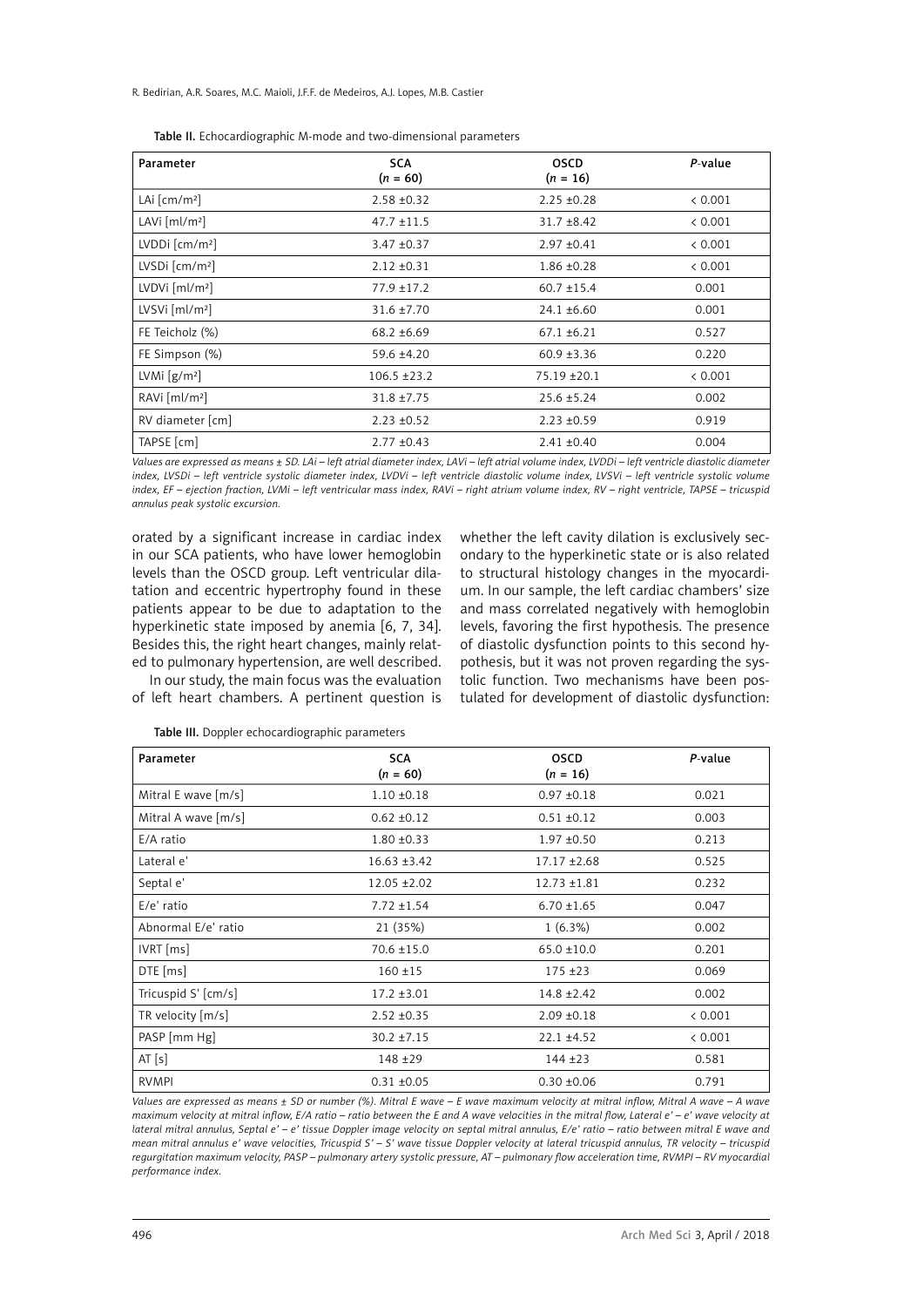Left ventricular structural and functional changes evaluated by echocardiography and two-dimensional strain in patients with sickle cell disease

| Parameter          | <b>SCA</b><br>$(n = 28)$ | <b>OSCD</b><br>$(n = 16)$ | P-value |
|--------------------|--------------------------|---------------------------|---------|
| X 4C               | $-17.14 \pm 2.77$        | $-17.64 \pm 3.08$         | 0.357   |
| $X$ 3C             | $-18.29 + 3.26$          | $-19.00 + 2.48$           | 0.624   |
| X 2C               | $-17.85 + 3.08$          | $-16.29 + 2.27$           | 0.111   |
| S Global           | $-17.85 \pm 1.53$        | $-17.64 \pm 1.86$         | 0.849   |
| S Global $> -18.9$ | 13 (79%)                 | 7(50%)                    | 0.418   |
| Age [years] $*$    | $24 + 6$                 | $26 + 6$                  | 0.170   |
| Male gender*       | 14 (50%)                 | 5(35%)                    | 0.392   |

Table IV. Two-dimensional left ventricular strain echocardiographic parameters

*Values are expressed as means ± SD or number (%). X 4C – 4-chamber longitudinal strain, X 3C – 3-chamber longitudinal strain, X 2C – 2-chamber longitudinal strain, X Global – left ventricular global longitudinal strain. \*Calculated in the sample evaluated for 2D strain.*

microcirculatory obstruction and myocardial iron deposit, in patients receiving multiple transfusions [9]. Nevertheless, a study of cardiac magnetic resonance, measuring myocardial iron deposits, found no correlation with diastolic dysfunction [35]. One limitation of studies of left cavities in SCA patients is to compose a control group with similar levels of hemoglobin to overcome the hemodynamic effects of anemia. In our sample, the E/e' ratio was greater in the SCA group. However, this can be explained for the hyperkinetic state because mitral E wave velocity was also greater in this group. In our sample, additionally, mitral A wave correlated significantly with hemoglobin levels.

We found no comparisons of echocardiography parameters in patients with SCA and OSCD in the literature. Our results in the SCA group were similar to other reports which showed left atrial and ventricular dilatation with preserved systolic function indexes in patients with SCA. higher values of E/e' ratio were observed in the SCA group, which does not necessarily represent diastolic dysfunction. Indeed, these results indicate a possible influence of hyperkinetic state leading to increased E wave velocity values. Sachdev *et al.* [19] reported a prevalence of 18% for diastolic dysfunction in SCA patients, but using the E/A ratio as the criterion. Tissue Doppler velocities must be more accurate for evaluation of diastolic function in SCA patients.

Regarding two-dimensional LV strain, there were no differences between groups and no correlation with hemoglobin levels. Our findings were similar to the study of Barbosa *et al.* [16], where strain changes in these patients were not detected, evaluating the same age range. The variability of normality criteria assumed by different authors makes the strain analysis difficult [27]. Depending on the reference values some patients may be classified as normal or abnormal. Speckle tracking study results were ambiguous, with change in a study of children in Tanzania and normal results in another study in Arabia [18]. These controversial results must be related to differences in technical

|  | Table V. Correlations between hemoglobin levels |  |  |
|--|-------------------------------------------------|--|--|
|  | and echocardiography parameters                 |  |  |

| Parameter     | r        | P-value |
|---------------|----------|---------|
| LVDDi         | $-0.594$ | & 0.001 |
| LVSDi         | $-0.465$ | & 0.001 |
| LVEF          | $-0.037$ | 0.820   |
| IVMi          | $-0.491$ | 0.001   |
| LAVi          | $-0.637$ | & 0.001 |
| LVGX          | 0.075    | 0.641   |
| Mitral E wave | $-0.276$ | 0.085   |
| Mitral A wave | $-0.340$ | 0.032   |
| E/A ratio     | 0.212    | 0.190   |
| Septal e'     | 0.043    | 0.799   |
| l ateral e'   | $-0.069$ | 0.680   |
| E/e' ratio    | $-0.164$ | 0.333   |

*LVDDi – left ventricle diastolic diameter index, LVSDi – left ventricle systolic diameter index, LVEF – left ventricle ejection fraction, LVMi – left ventricle mass index, LAVi – left atrial volume index, LVGX – left ventricle global strain, Mitral E wave – E wave maximum velocity at mitral inflow, Mitral A wave – A wave maximum velocity at mitral inflow, E/A ratio – ratio between the E and A wave velocities in the mitral flow, Septal e' – e' tissue Doppler image velocity on septal mitral annulus, Lateral e' – e' wave velocity at lateral mitral annulus, E/e' ratio – ratio between mitral E wave and mean mitral annulus e' wave velocities.*

issues between studies or different evolution of disease in underdeveloped countries and point to the need of additional studies with left ventricular strain. We believe that studies with older patients will show any change caused by progressive microcirculatory ischemic changes in the myocardium.

With respect to the right chambers, higher levels of PASP and tricuspid regurgitation jet velocity in patients with SCA were detected. Interestingly, the S' wave tissue Doppler velocity and TAPSE were significantly higher in this group of patients. Although not previously described, these indexes may have been influenced by the hyperkinetic state imposed by anemia. The RV myocardial performance index showed no changes in our sample. Caldas showed that this index may be an early indicator of diastolic dysfunction [36].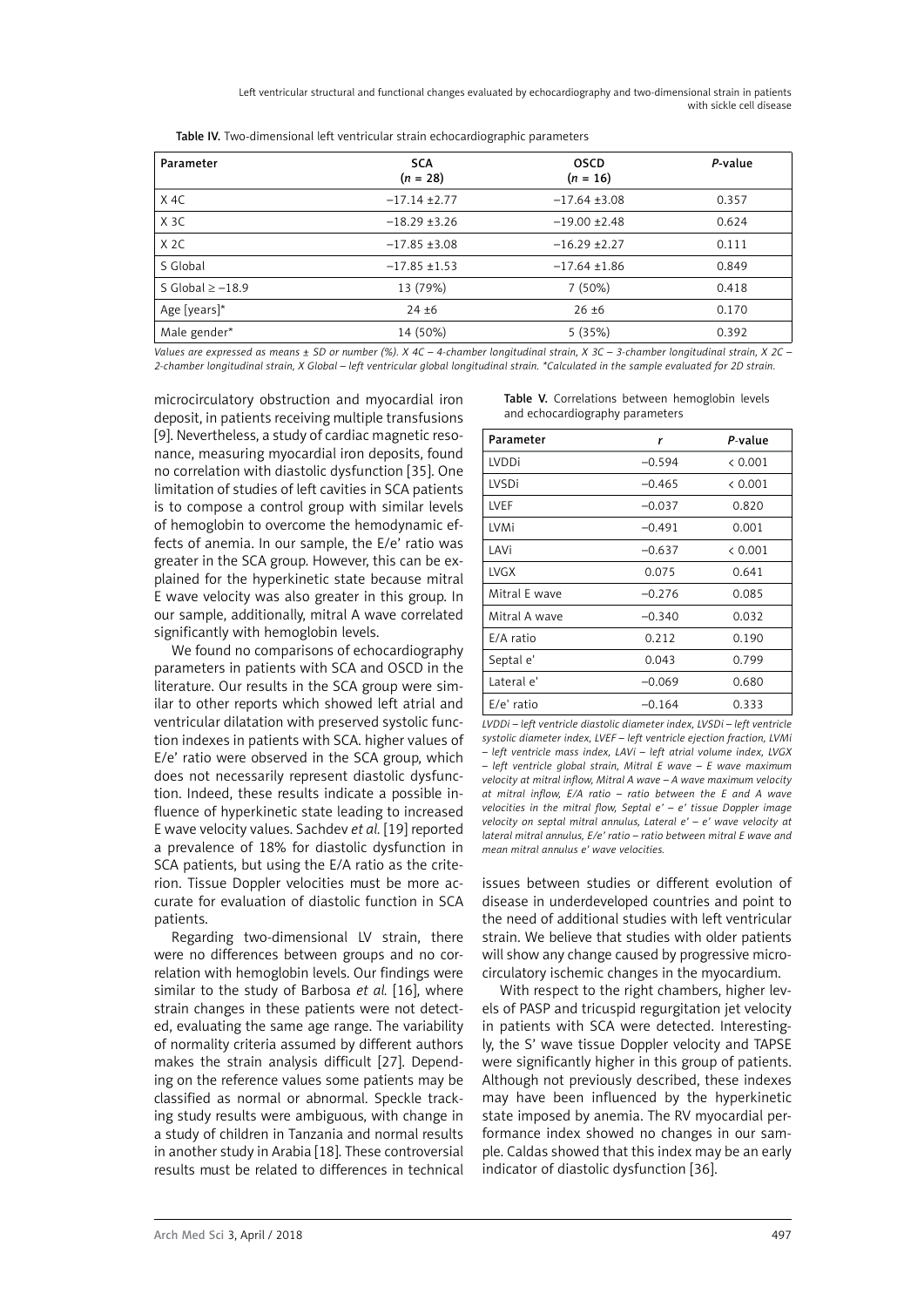The strength of the current study is that it is the first to compare the ventricular function and chamber dimensions and volumes between patients with SCA and patients with OSCD. We consider the small sample size to be the main limitation of our study, especially the small number of patients in the OSCD group. However, we believe that our results justify further research on the use of echocardiographic parameters as markers of severity in patients with sickle cell disease because they can be important in the follow-up of these patients.

In conclusion, there was an increase of left and right cavity dimensions in SCA patients compared to OSCD patients, without changes in systolic function in both groups in our sample. We found no differences in LV longitudinal two-dimensional strain analysis between groups. Furthermore, we found that the E/e' ratio is higher in SCA patients compared to OSCD patients, which may be due to the hyperkinetic state because the values of the mitral E wave velocity were also higher in this group. Future prospects can compare the LV function and two-dimensional strain parameters in patients with similar levels of hemoglobin with or without SCA, to abrogate the impact of the hyperkinetic state of anemia and in older patients, assuming that systolic changes could appear later in the course of the disease.

### Conflict of interest

The authors declare no conflict of interest.

References

- 1. Frenette PS, Atweh GF. Sickle cell disease: old discoveries, new concepts, and future promise. J Clin Invest 2007; 117: 850-8.
- 2. Hassell KL. Population estimates of sickle cell disease in the U.S. Am J Prev Med 2010; 38: S512-21.
- 3. Cançado RD, Jesus JA. A doença falciforme no Brasil. Sickle cell disease in Brazil. Rev Bras Hematol Hemoter 2007; 29: 203-6.
- 4. Machado RFP. Hipertensão arterial pulmonar associada à anemia falciforme. Sickle cell anemia-associated pulmonary arterial hypertension. J Bras Pneumol 2007; 33: 583-91.
- 5. Varat MA, Adolph RJ, Fowler NO. Cardiovascular effects of anemia. Am Heart J 1972; 83: 415-26.
- 6. Knight-Perry JE, Fuentes L, Waggoner AD, et al. Abnormalities in cardiac structure and function in adults with sickle cell disease are not associated with pulmonary hypertension. J Am Soc Echocardiogr 2011; 24: 1285-90.
- 7. Covitz W, Espeland M, Gallagher D, Hellenbrand W, Leff S, Talner N. The heart in sickle cell anemia. The Cooperative Study of Sickle Cell Disease (CSSCD). Chest 1995; 108: 1214-9.
- 8. Voskaridou E, Christoulas D, Terpos E. Sickle-cell disease and the heart: review of the current literature. Br J Haematol 2012; 157: 664-73.
- 9. Gladwin MT, Sachdev V. Cardiovascular abnormalities in sickle cell disease. J Am Coll Cardiol 2012; 59: 1123-33.
- 10. Fitzhugh CD, Lauder N, Jonassaint JC, et al. Cardiopulmonary complications leading to premature deaths in adult patients with sickle cell disease. Am J Hematol 2010; 85: 36-40.
- 11. Fleischer RA, Rubler S. Primary cardiomyopathy in nonanemic patients. Association with sickle cell trait. Am J Cardiol 1968; 22: 532-7.
- 12. Darbari DS, Kple-Faget P, Kwagyan J, Rana S, Gordeuk VR, Castro O. Circumstances of death in adult sickle cell disease patients. Am J Hematol 2006; 81: 858-63.
- 13. Mehari A, Gladwin MT, Tian X, Machado RF, Kato GJ. Mortality in adults with sickle cell disease and pulmonary hypertension. JAMA 2012; 307: 1254-6.
- 14. Poręba R, Gać P, Poręba M, et al. Left ventricular diastolic dysfunction and plasma asymmetric dimethylarginine concentration in persons with essential hypertension. Arch Med Sci 2015; 11: 521-9.
- 15. Sinha N, Devabhaktuni S, Kadambi A, McClung JA, Aronow WS, Lehrman SG. Can echocardiographically estimated pulmonary arterial elastance be a non-invasive predictor of pulmonary vascular resistance? Arch Med Sci 2014; 10: 692-700.
- 16. Barbosa MM, Vasconcelos MCM, Ferrari TCA, et al. Assessment of ventricular function in adults with sickle cell disease: role of two-dimensional speckle-tracking strain. J Am Soc Echocardiogr 2014; 27: 1216-22.
- 17. Di Maria MV, Hsu HH, Al-Naami G, et al. Left ventricular rotational mechanics in Tanzanian children with sickle cell disease. J Am Soc Echocardiogr 2015; 28: 340-6.
- 18. Ahmad H, Gayat E, Yodwut C, et al. Evaluation of myocardial deformation in patients with sickle cell disease and preserved ejection fraction using three-dimensional speckle tracking echocardiography. Echocardiography 2012; 29: 962-9.
- 19. Sachdev V, Machado RF, Shizukuda Y, et al. Diastolic dysfunction is an independent risk factor for death in patients with sickle cell disease. J Am Coll Cardiol 2007; 49: 472-9.
- 20. Abdul-Mohsen MF. Echocardiographic evaluation of left ventricular diastolic and systolic function in Saudi patients with sickle cell disease. J Saudi Heart Assoc 2012; 24: 217-24.
- 21. Lang RM, Badano LP, Mor-Avi V, et al. Recommendations for cardiac chamber quantification by echocardiography in adults: an update from the American Society of Echocardiography and the European Association of Cardiovascular Imaging. Eur Heart J Cardiovasc Imaging 2015; 16: 233-70.
- 22. Liszka J, Haberka M, Tabor Z, Finik M, Gąsior Z. Two-dimensional speckle-tracking echocardiography assessment of left ventricular remodeling in patients after myocardial infarction and primary reperfusion. Arch Med Sci 2014; 10: 1091-100.
- 23. Ciurzynski M, Bienias P, Irzyk K, et al. Heart diastolic dysfunction in patients with systemic sclerosis. Arch Med Sci 2014; 10: 445-54.
- 24. Nagueh SF, Appleton CP, Gillebert TC, et al. Recommendations for the evaluation of left ventricular diastolic function by echocardiography. Eur J Echocardiogr 2009; 10: 165-93.
- 25. Kusiak A, Wilinski J, Wojciechowska W, et al. Echocardiographic assessment of right ventricular function in responders and non-responders to cardiac resynchronization therapy. Arch Med Sci 2015; 11: 736-42.
- 26. Rudski LG, Lai WW, Afilalo J, et al. Guidelines for the echocardiographic assessment of the right heart in adults. J Am Soc Echocardiogr 2010; 23: 685-713.